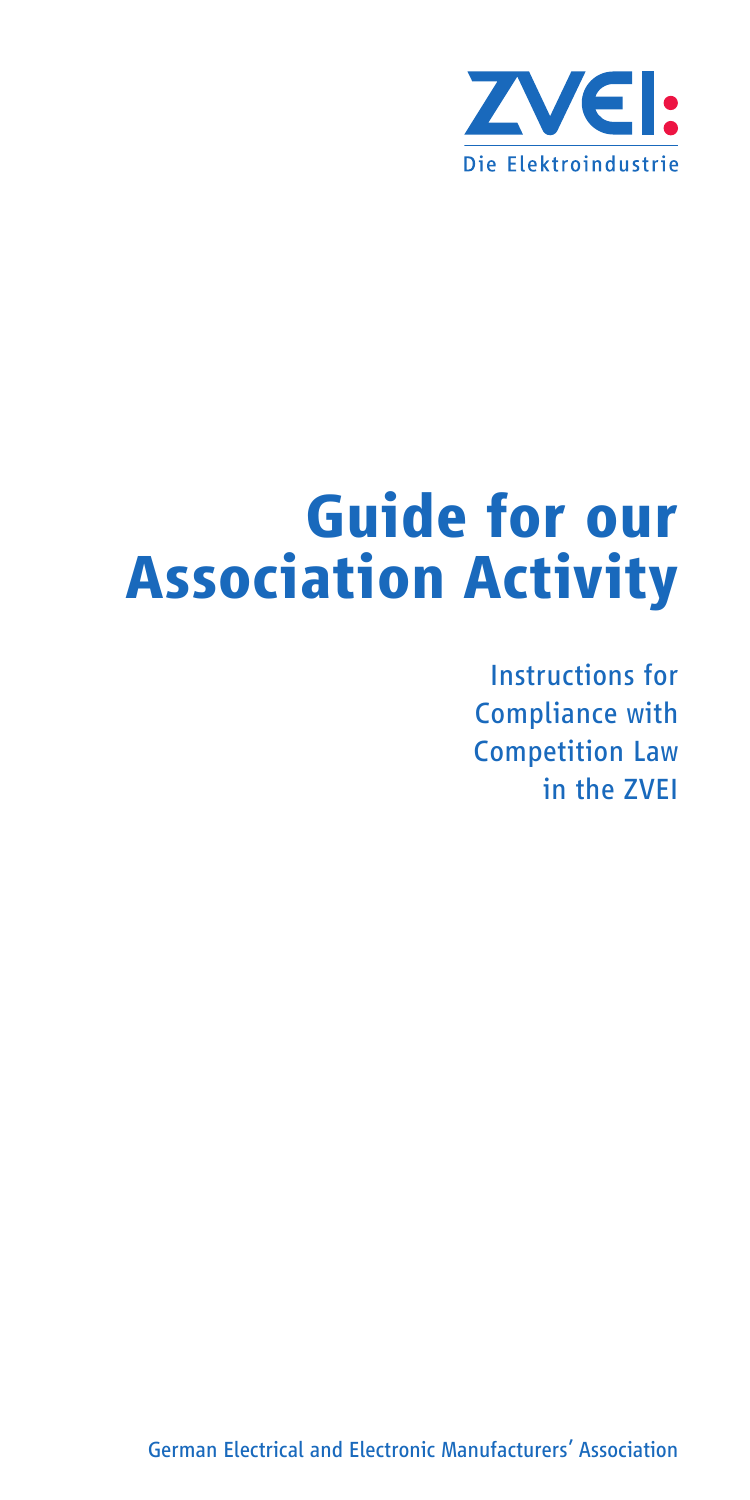

*Guide for our Association Activity* Published by: ZVEI - German Electrical and Electronic Manufacturers' Association

Lyoner Straße 9 60528 Frankfurt am Main, Germany

Phone: +49 69 6302-0 Fax: +49 69 6302-317 E-mail: zvei@zvei.org www.zvei.org

#### May 2007, Identical Reprint

While every care has been taken to ensure the accuracy of this document, ZVEI assumes no liability for the content. All rights reserved. This applies in particular to the storage, reproduction, distribution and translation of this publication.

### **Introduction**

The companies of electrical and electronic industries in Germany are an important pacesetter for technological progress. ZVEI is the organisational pooling of this industrial sector, being the most innovative in Germany. We frame the platform for an active and manifold association work. We produce values for the benefit of our member companies and promote the overall economic development. By using our expertise we can help to give answers to topical political questions and to cope with future challenges.

We confess to the constitutional order and to the competitive economic system. This includes a forceful use of the existing options as well as compliance with competition law's requirements.

For this reason on March 7th, 2007 ZVEI's executive board adopted a set of precise, binding, and practicable rules for the association work that are summarised in this guide. This guide addresses all ZVEI's personnel as well as honorary participants including chairmen. With this guide we intend to give safety and orientation to our association members. Compliance with these rules is obligatory for everybody who participates in the association's activity and finally serves as protection for the association and its members.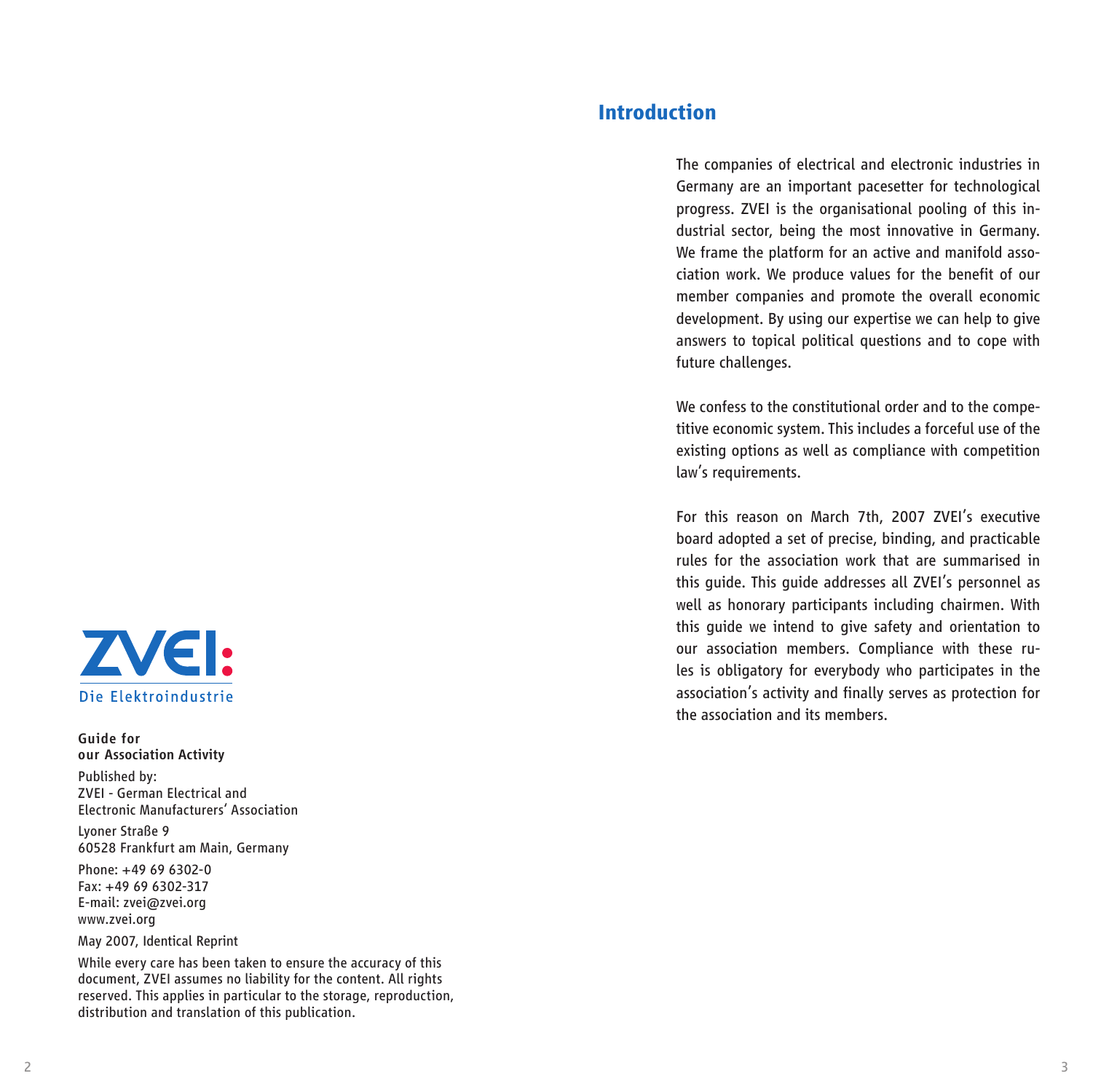### **1. Invitation to Association Meetings 3. Minutes**

- ZVEI's personnel's task is to issue timely and officially invitations for committees' meetings, doing so on behalf of the relevant chairman. Along with the invitation there should be added an agenda that is as detailed as possible.
- ZVEI's personnel have to ensure that the meeting's agendas, minutes, and other documents are worded clearly and unmistakably and do not contain any critical items referring to competition law.
- In cases of doubt the managements of ZVEI and its sector associations are available to effect clarification or correction.

#### **2. Association Meetings**

- Any ZVEI meeting must occur only in the presence of at least one member of ZVEI's personnel.
- ZVEI's personnel are responsible for compliance with formal and correct meetings' procedures such as agenda and taking minutes.
- At any meeting's beginning ZVEI's personnel have to instruct participants of compliance with competition law. If meetings occur periodically in the same formation of participants these instructions are not necessarily to be given each time but at reasonable intervals only.
- ZVEI's personnel and the relevant chairman jointly have to ensure that there is no deviation from the agenda. In case participants should nevertheless desire to deviate from the agenda, ZVEI's personnel have to bring about a formal decision on this deviation and to record this decision in the minutes.
- Participants are supposed to object to a new agenda item if considered as being critical referring to competition law or if a formal decision on a deviation from the agenda has been omitted. Furthermore they are supposed to demand that the deviation from the agenda and their objection will be recorded in the minutes.

- ZVEI's personnel have to compile correct, complete, and precise minutes of any ZVEI meeting including the decisions taken thereby.
- Participants are supposed to object when they notice that no minutes are taken.
- Participants are allowed to take their own notes.
- ZVEI's personnel have to ensure that the minutes' wording is clear and unmistakable.
- Minutes shall be dispatched promptly to all participants.
- When the minutes have been received participants are supposed to check them for correct reporting of the meeting and the decisions taken thereby. If the minutes are not to be considered as complete or correct, particularly with regard to competition law, participants are supposed to immediately advice ZVEI thereof and to ask for correction.

#### **4. How to Act in Association Meetings**

- The relevant chairman and ZVEI's personnel jointly have to ensure that there will be no illegal decisions, arrangements, discussions, or spontaneous comments with regard to competition law during an association meeting.
- In case a participant´s behaviour is not compliant with competition law, the chairman and ZVEI's personnel immediately have to advise the participant thereupon.
- The chairman is supposed to break off or adjourn the discussion or even the meeting as a whole if a legal clarification should be required.
- Participants are supposed to ask for the discussion's or the meeting's break off or adjournment if they have any objection to its legality. This asking shall be recorded in the minutes.
- Participants are supposed to leave the meeting if a discussion continues while being critical referring to competition law. A participant's leaving shall be recorded in the minutes stating his name and the exact time of leaving.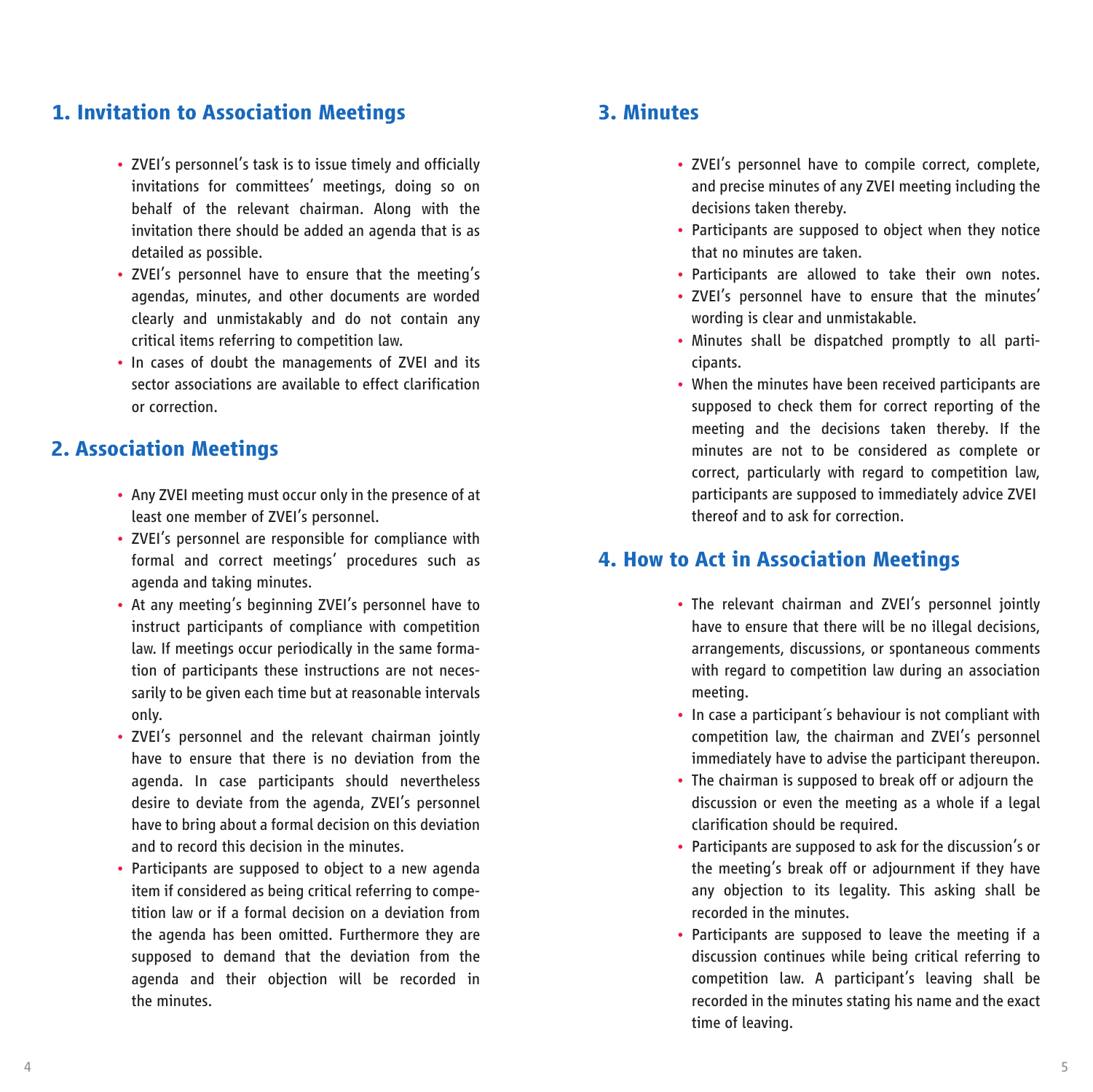- Market information systems and other statistics are only permitted, if managed officially by ZVEI or another neutral institution, publishing anonymised, non-identifiable, aggregate overall data only.
- ZVEI is constantly taking care that market information systems managed by ZVEI comply with legal requirements.
- Data relating to certain companies must not be disclosed in the course of a meeting, but a disclosure is only permitted within the procedures of the market information systems.

#### **6. Topics Allowed in Association Meetings**

In the course of an association meeting, companies are allowed to exchange information about their particular topics which includes:

- information about a company's general business expectations, or information in respect of the whole range of products, or of other aggregate business units, presumed that no conclusions can be drawn to a particular product's market position,
- general cyclical economic data,
- current legislative projects and their impact on the member companies as a whole,
- discussions about ZVEI's lobby activities,
- benchmarking activities,
- generating a survey of the relevant industrial sector,
- exchange of freely accessible data (e. g. from the internet or from business reports published by member companies).

### **5. Market Information Systems 7. Topics Not Allowed in Association Meetings**

In the course of an association meeting, companies are not allowed to exchange information about topics that violate the competition law and the secrecy in competition, as far as being a matter of companies' in-house information or data. This includes:

- information or arrangements about prices, price components, rebates, pricing strategy and calcu lation, and intended change in prices,
- terms and conditions for supply and payment, relating to contracts with third parties,
- information about business strategies and future market conduct,
- detailed information about profits, profit margin, market shares, and intended investments, as far as this information is not publicly available,
- as a general rule, information about research and development projects.
- Co-ordination of bidding towards third parties, regional or personal division of markets or sources, express or tacit agreement about boycotting certain companies or cutting-off the supply or purchase against a certain company.
- Before formulating technical standards or new markings, ZVEI's legal department shall be consulted.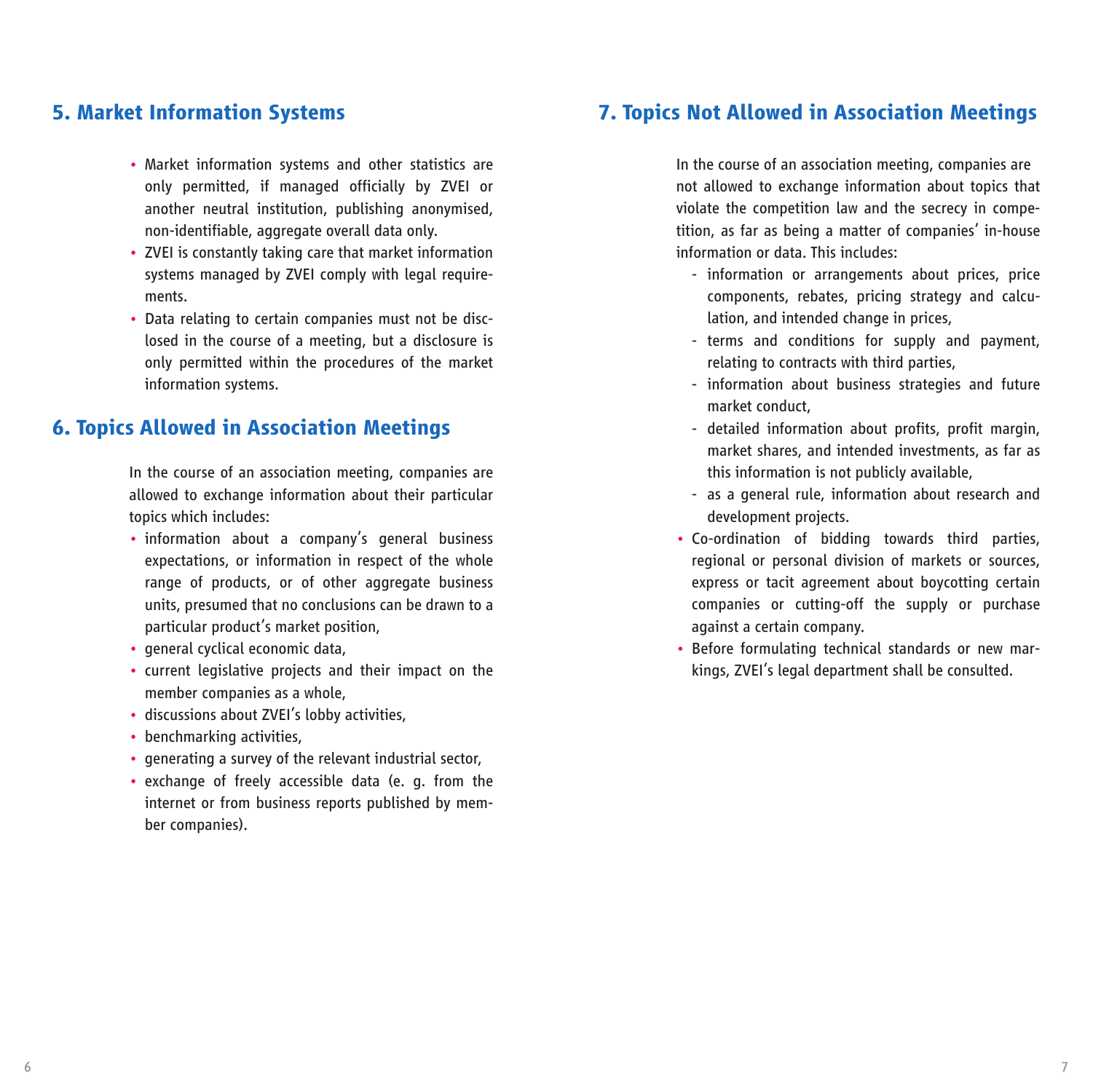#### **8. Position Papers and Press Releases 10. Trade Fairs**

- ZVEI ensures that no position paper or press release contains a wording that, intentionally or unintentionally, could suggest an arrangement, an uniform conduct or a recommendation by ZVEI or by member companies that indicates thereupon.
- Allowed wording is:
	- Objective reporting about the market's situation and development,
	- Presenting alternative solutions without preferring a certain one.

## **9. Recommendation of Terms and Conditions**

- In special committees ZVEI generates General Conditions as model forms (e. g. for supply contracts).
- ZVEI currently controls the legal framework.
- ZVEI makes these General Conditions available to its member companies for voluntary applying.
- ZVEI ensures that beyond these special committees there will be no agreement or recommendation of General Conditions (e. g. clauses about warranty or price adjustment) to be applied uniformly.

- ZVEI and its divisions are allowed to promote a certain trade fair as the leading fair for particular sectors.
- ZVEI is allowed to support the relevant exhibition corporation in maintaining or establishing the favoured fair as the leading fair, as far as there is no commitment to support this leading fair exclusively.
- ZVEI is allowed to give general information about the favoured fair's concept and to spotlight its specific assets.
- By promoting a certain trade fair as the leading fair ZVEI shall not, avowedly or covertly, evoke or support a boycott against a comparable competitive fair. For that reason ZVEI shall not publish any pointed or unfair comments on competitive fairs.
- ZVEI ensures that in the course of an association meeting there will be no agreement or recommendation about the member companies' not attending (any more) a trade fair or henceforth attending a certain fair only.
- ZVEI is allowed to make an enquiry among the member companies in the course of an association meeting about their satisfaction with a certain fair's concept.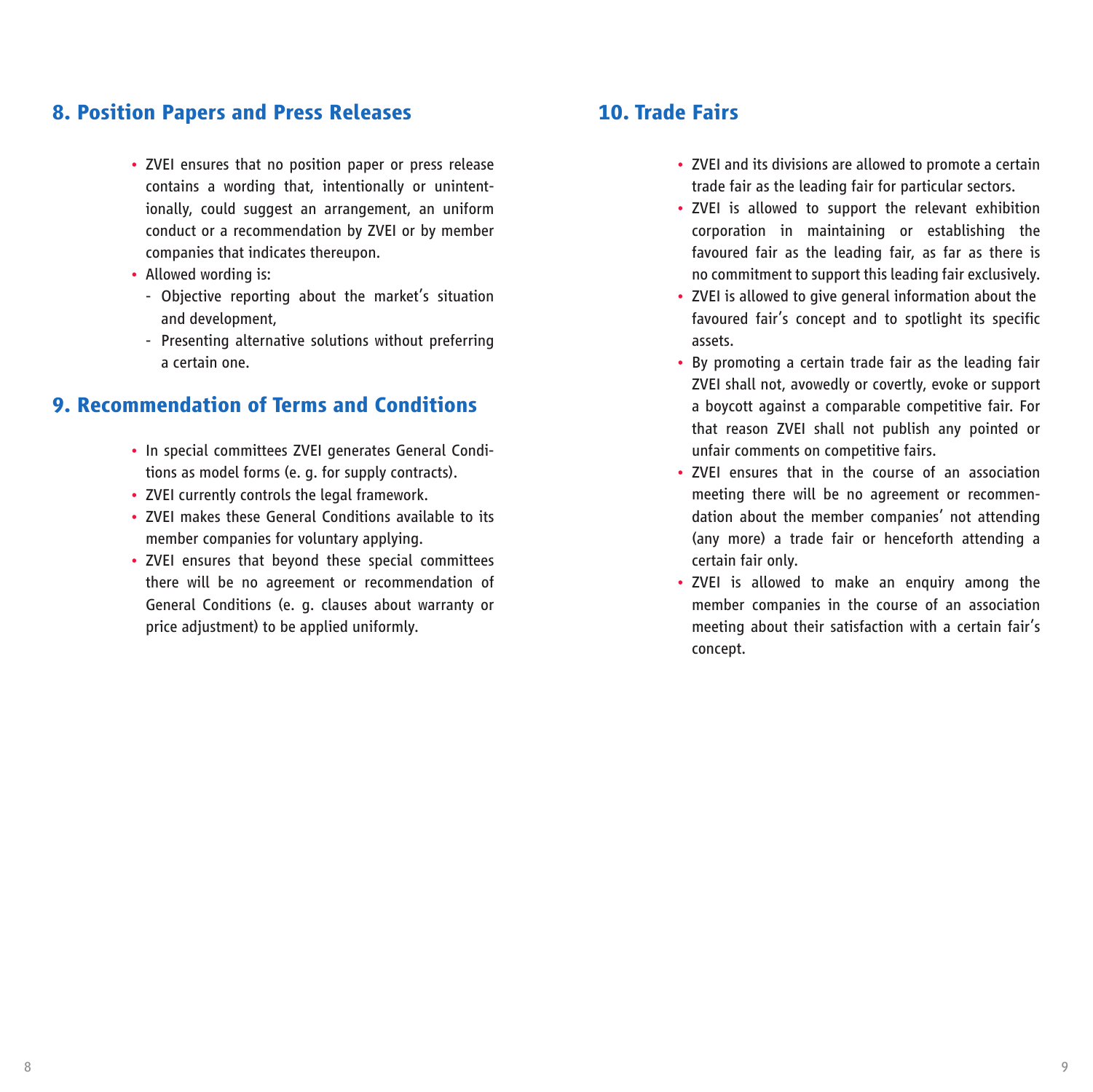## **11. New Members' Admission and Rejection 12. Voluntary Commitments**

- Basically ZVEI is free to decide whether or not to admit new member companies.
- However, ZVEI shall respect a company's right to admission that maybe arise from competition law.
- The requirements a company has to comply with to become a member are explicitly regulated by ZVEI's statutes.
- ZVEI is allowed to deny a company's admission to ZVEI and its divisions if this company does not comply with the statutory requirements for membership. However, the denial shall not be discriminatory, e. g. other comparable companies have already been admitted as members although not complying with the requirements for membership.
- In exceptional cases ZVEI is allowed to deny a company's admission to ZVEI and its divisions if the admission
	- would affect ZVEI's reputation,
	- would lead to severe disturbance within ZVEI or one of its divisions, or
	- would lead to the imminent rescission of a large number of members from ZVEI.
- The mere fact that a company's admission would be disagreeable for the other members does not allow ZVEI to deny this company's admission.

ZVEI is allowed to generate collective voluntary commitments of its members in particular sectors, as far as they

- are useful to achieve an acceptable purpose (e. g. for ecological or consumer protection),
- include that consumers will receive a significant share in the profits expected herefrom,
- are the economically best way to achieve the purpose,
- are open to third parties,
- do not restrict too intensely the participants' freedom of action,
- do not hinder potential competitors' market access,
- do not perceptibly limit competition by coordinated conduct.

#### **Questions?**

ZVEI's legal department is available for any question of ZVEI's personnel or honorary associates relating to this guide. Furthermore the legal department should be consulted in all cases of doubt on a procedure's or topic's legitimacy that arise before or during an association meeting. The legal department should be informed about any infringement detected or assumed.

ZVEI - German Electrical and Electronic Manufacturers' Association Lyoner Straße 9 60528 Frankfurt am Main, Germany Phone: +49 69 6302-0 Fax: +49 69 6302-317 E-mail: zvei@zvei.org